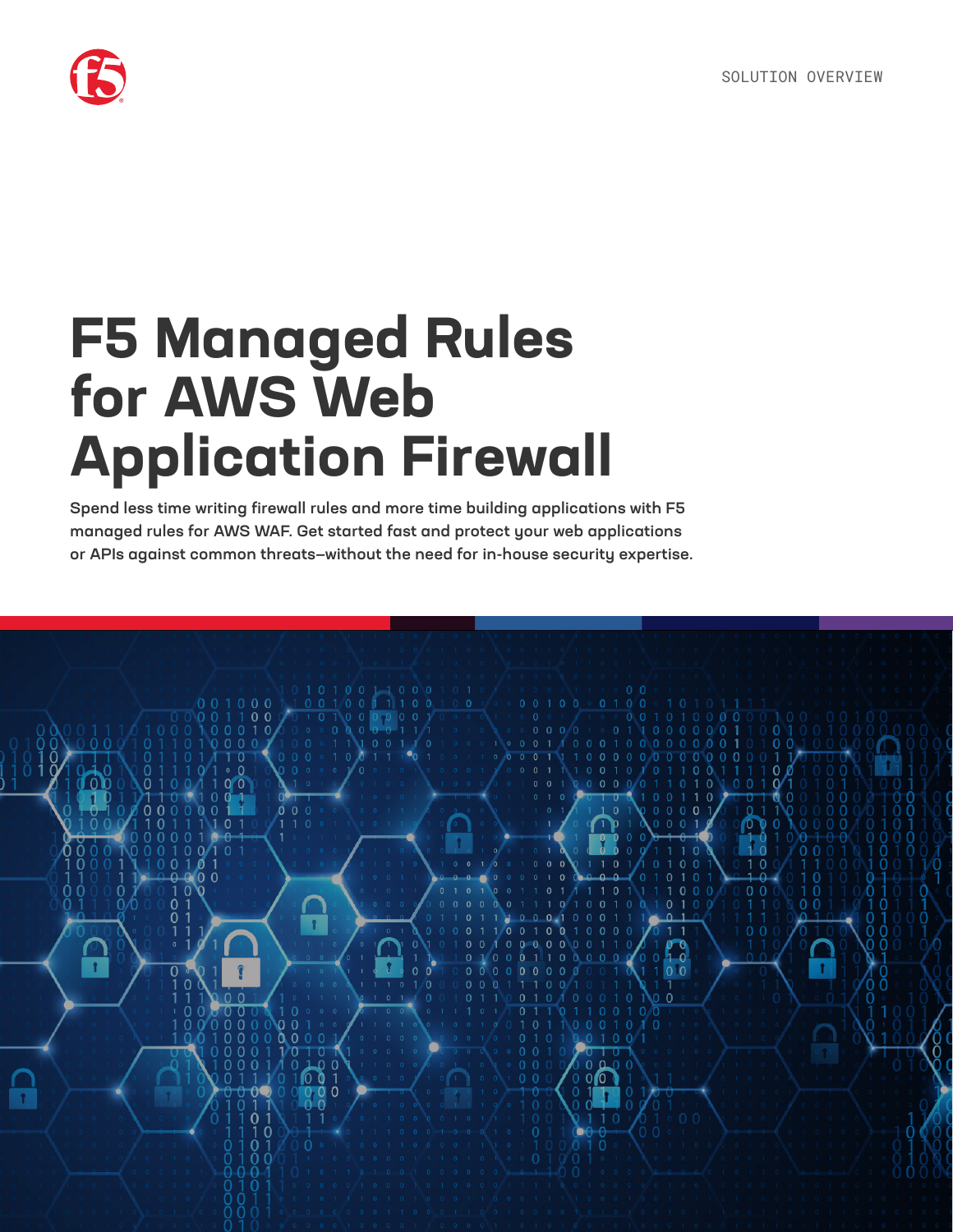#### KEY BENEFITS

#### **Plug & Play**

No security expertise needed simply attach F5 WAF rules to your AWS Web App Firewall (WAF) or Application Load Balancer (ALB) to bolster your security posture.

#### **Fast, Simple Deployment**

Attach F5 WAF rules to your AWS WAF in a matter of minutes by following three simple deployment steps.

#### **Extensive Protection**

Augment your AWS WAF with a selection of four unique rulesets, each offering protection against specific application threats.

#### **Continuous Updates**

Rulesets are monitored, maintained, and updated by F5 security experts to ensure protection against evolving threats.

#### **Pay As You Go**

Add and remove rulesets as needed—no commitments or contracts; you simply pay for the rules you use on an hourly basis.

## **The Need for Enhanced Security in the Cloud**

A recent report established that a staggering 52% of all data breaches were traced back to attacks on web applications<sup>1</sup>, making these targeted attacks the single biggest cause of data breaches. When coupled with rapidly accelerating digital transformation efforts built around cloud-first and cloud-only strategies, the need for application protection in the cloud is clearer now than ever before.

However, not all applications are created equal. Different applications have different security requirements based on a number of factors, including business purpose, deployment location, sensitivity of user data, and regulatory requirements. For certain applications, the advanced functionality and protection offered by enterprise-grade web application firewalls such as [F5® Advanced Web Application Firewall](https://www.f5.com/products/security/advanced-waf)™ may not be required—at least not initially—and a cloud-native firewall like AWS Web Application Firewall (WAF) may be sufficient.

Thanks to its simple deployment, ease of use, and relatively inexpensive pricing model, thousands of organizations have taken this stance and deployed the AWS WAF to help protect their apps. To combat the growing complexity and sophistication of application layer threats, however, security teams now have the opportunity to strengthen their security posture through the AWS WAF support for managed rulesets.

### **F5 Managed Rules for AWS WAF**

F5 Managed Rules for AWS WAF offer an additional layer of protection against a range of malicious threats and are easily applied to your AWS WAF instances. From bot and API protection, to defense against web exploits and common app vulnerabilities, these rulesets go above and beyond the AWS WAF protection to help keep your apps and data secure.

Protection provided by each of the four F5 rulesets includes:

- Bot Protection Ruleset—Analyzes all incoming requests and blocks any malicious bot activities including DDoS tools, vulnerability scanners, web scraper, and forum spam tools.
- OWASP Top 10 Web Exploits Protection Ruleset—Mitigates attacks that seek to exploit vulnerabilities contained in the OWASP Top 10, including cross-site scripting (XSS) attacks, injection attacks, and many more.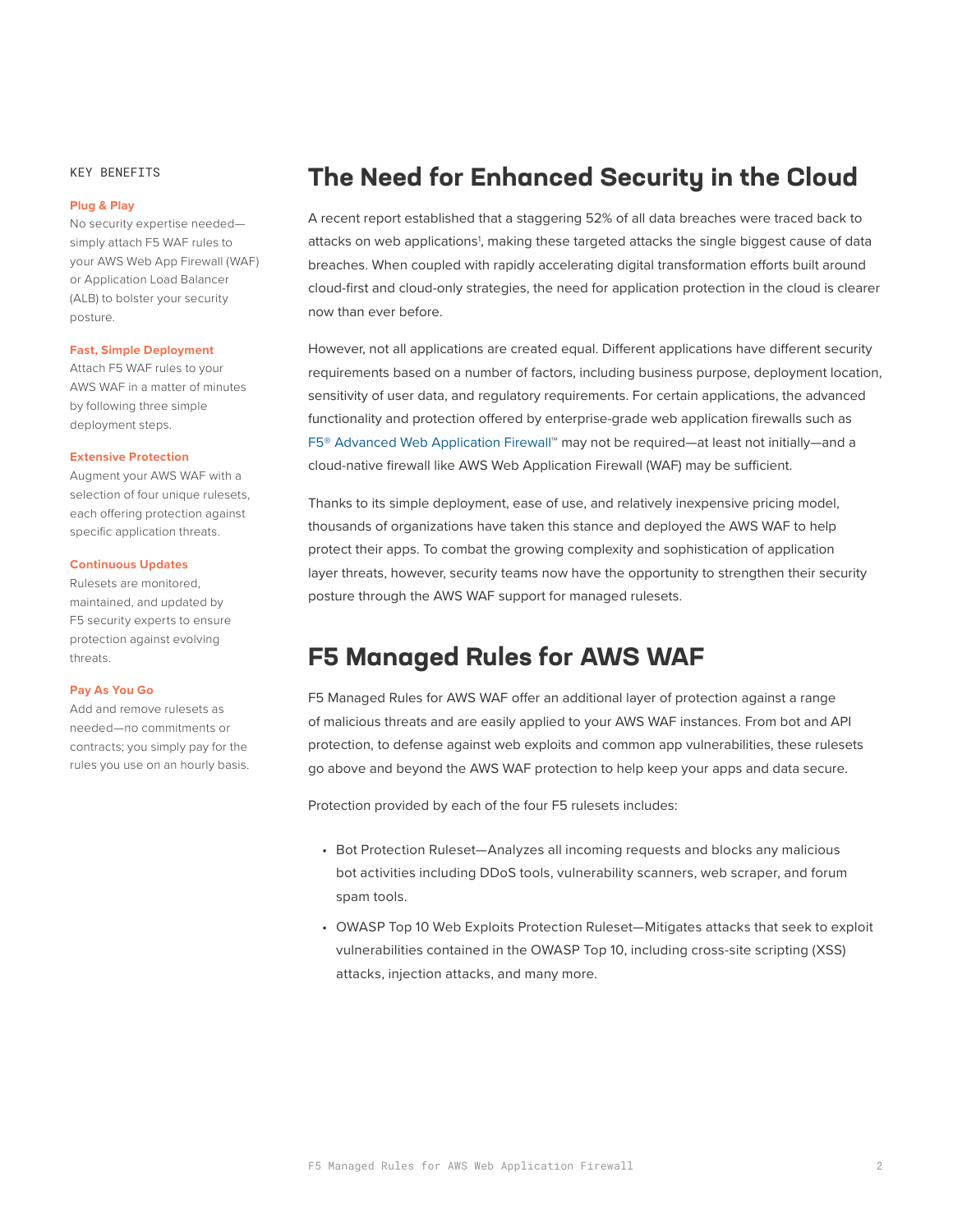52% OF ALL DATA BREACHES WERE TRACED BACK TO ATTACKS ON WEB APPLICATIONS<sup>1</sup>

- API Attack Protection Ruleset—Secures against API-level attacks, as well as XML external entity attacks and server-side request forgery (SSRF), and offers support for both XML and JSON payloads and common web API frameworks.
- Common Vulnerabilities & Exposures (CVE) Protection Ruleset—Defends against high-profile CVEs that can be found in popular systems such as Apache, Java, MySQL, WordPress, and many more.



**Figure 1:** F5's Managed Rules for AWS WAF listings in AWS Marketplace.

Each ruleset is written, managed, and regularly updated by F5 security specialists to ensure your apps are protected against evolving threats—without the need for any intervention on your part. Whether they're applied to new or existing AWS WAF instances, F5 rulesets can be attached in minutes with just a few clicks of your AWS WAF console. Additionally, all F5 rulesets are licensed on a pay-as-you-go basis, so you'll only pay for what you use, with no contracts or commitments.